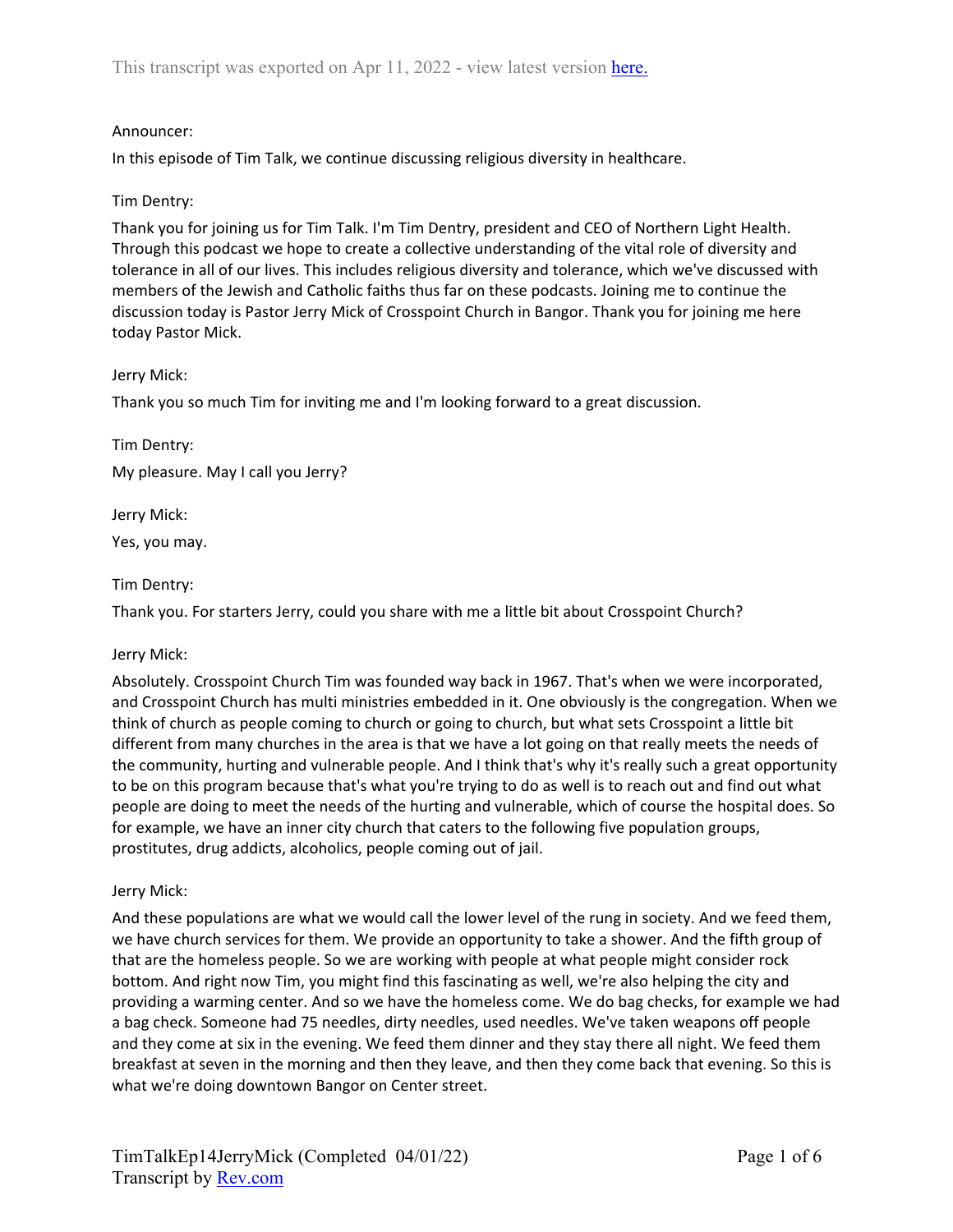# Jerry Mick:

So we are really concerned about helping the vulnerable. Really Tim one might consider the outcasts of our society that people don't really care about, but we do because we believe that every person is a special creation of God, every single person, no matter if they live in the penthouse or the outhouse, is important because the Bible says that we're created in the image of God. So that's just one aspect of our ministry. The other aspect is that we have two homes and I won't give you the street because we've tried to keep this a little bit confidential, but we have two large homes in Bangor that sit side by side, in which young girls and women who find themselves pregnant, they might be on the street. They might actually be from what might be considered an average home, but most of them grow up in environments that are atrocious and they find themselves pregnant and they want to have the child, but they have no support.

### Jerry Mick:

And so we bring the girls in, we feed them, we house them, we clothe them and we allow them to have their child. And so we help them give birth and that's called the Shepherd Godparent Home. And then of course we have another part of our ministry too, which is Bangor Christian Schools, which is a K4 through grade 12 school, which is fully accredited by the New England Association of Schools and Colleges that we have on our campus. And besides that we have a church. And so it's a very busy place and I'm a very busy person, but I'm really fortunate and glad that you asked me to come on this program because in the same way, we're trying to help those that are hurting, that need support. And I know people when they come to the hospital, they need support.

## Tim Dentry:

Hurting and vulnerable people, absolutely. And the way that you use those words in many different contexts, I'm thankful to know you and to be on this podcast with you right now, and to give shelter to those that are in need is just a wonderful calling. So I thank you so much for that. There's been a little thing going on in our world called COVID these days. And I was talking with another organization that was asking me questions and they used the term malevolence. I hadn't seen that. We all know the destructive nature of the virus and not only from a medical point of view, but what it does to economies and people's lives and jobs and their shelteredness has become such a shelter away.

# Tim Dentry:

The owner disconnected with people and things of that nature. So it's reeked havoc. It's reeked malevolence in so many different ways. But you have done so many things to show that there's still hope and show that there's still a connection. So I know that you have hundreds of people every week that you are engaging with and you are sharing your sermon with, and so many others, and all the activities that you talked about. How has COVID really impacted you and your voice and those in your flock, if I may use that term?

### Jerry Mick:

Well, what we've had to do, of course, as you know, the state mandate through Governor Mills's office is only 15 people, 50 people rather can gather together in a building. So that's created a challenge. We see 800, we can put 800 in. And so you can imagine a seven to eight hundred seat auditorium with 50 people. We are extremely social distanced. So there's no problem there. But the challenge with that is that we have hundreds and hundreds and hundreds of people who aren't able to come to church. So they're watching us online, we've always streamed our services, our three morning services, we've done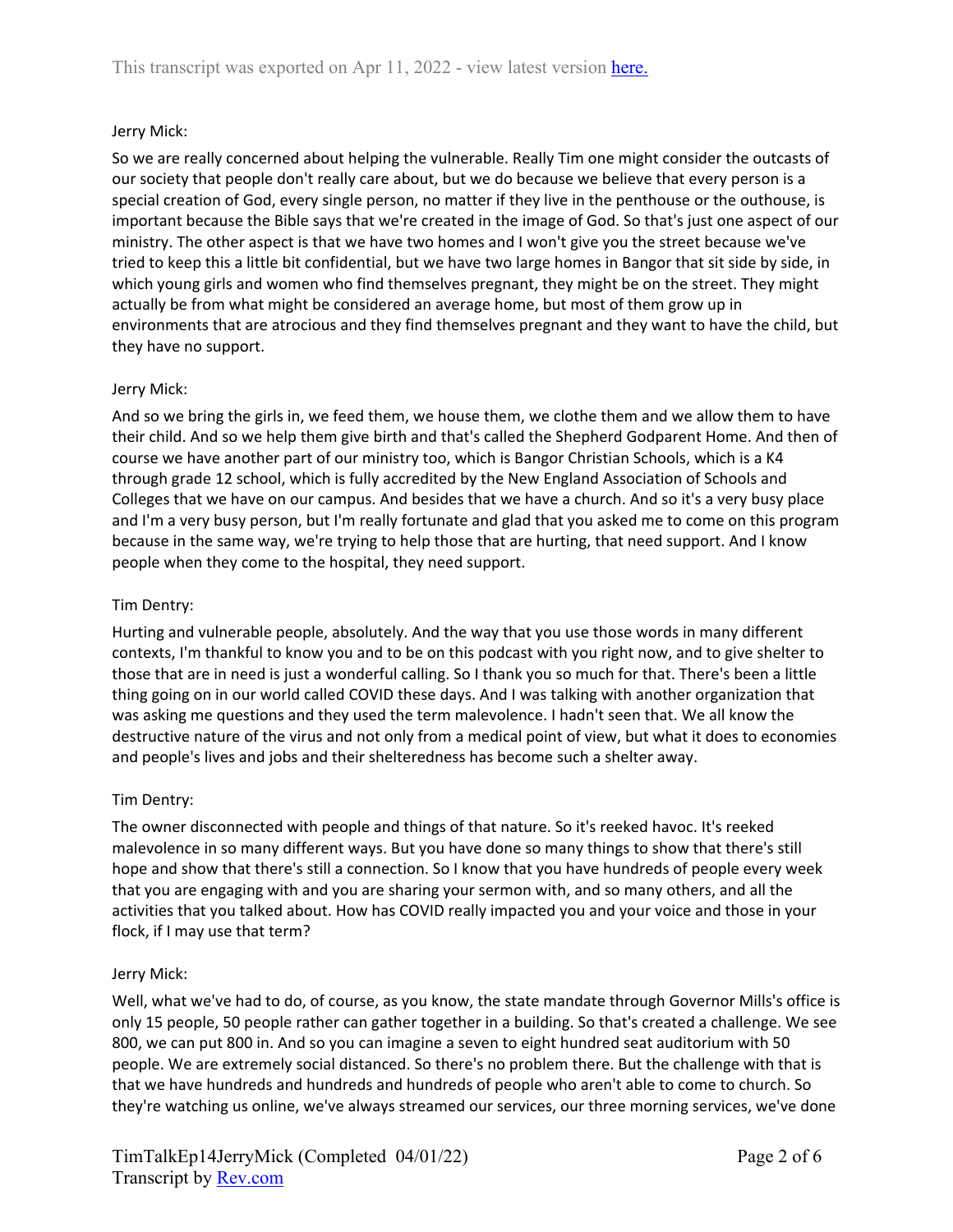that for years, but what we're doing right now is we started with five services. So I was speaking five times on Sunday, and we just felt that was a little too much, not so much for me, but for our volunteers, you just can't ask volunteers to be there at 6:00 AM until three or four in the afternoon, it has created an extreme challenge.

# Jerry Mick:

We've had even our own congregation. We've had two people commit suicide because according to their family, the virus, they couldn't get the mental health that they needed. We've had numerous people fall back into drug addiction because we have a big program in house, along with the inner city church. We have a couple of programs on Wednesday evenings and during the week at our church where people come, support groups. And just because that was lax for a while, no meeting, or only 10, unfortunately some of them fell back into drugs and one of them actually overdosed, another one committed suicide. So Tim, this has had a major effect, not only on the people in the families where people have passed away due to COVID, but it's actually spilled over into other areas with people losing their businesses.

### Jerry Mick:

And we have two LCPC's on our staff and the amount of people that they're seeing, just because of anxiousness, because of depression has really skyrocketed. And I think it's going to be a couple of years before we see the total fallout and carnage of COVID, which is horrific to all of us, which I'm sure you're seeing here at the hospital level as well.

## Tim Dentry:

Yeah. Thank you for painting that picture and those that are in the communities that we serve, we all are servants and we carry out our mission no matter what. And so that's what I hear you say. I really admire that. And I thank you for that.

### Jerry Mick:

We're in the trenches.

### Tim Dentry:

We really are. And it's also that people need hope from any sources that they can get and we, I believe are giving them hope those in both of our missions. Thank you for that. So, Jerry, that was terrific. I want take the opportunity now to hear what you would like to know from me?

### Jerry Mick:

All right. Well, as you might know, I'm part of the clergy advisory committee under Dr. Bernard Richardson, who by the way, is a fabulous guy. He's a wonderful guy. And I just want to say, thank you so much for allowing the hospital once again to have clergy come and be invested and have a chaplain. That's wonderful, but I'm just wondering, maybe you could share with myself and the listeners, the commitment and where you stand on far as your support for chaplaincy and not just chaplaincy Tim, but it's more than that. It's the spiritual component of patience. I mean, obviously there's the physical component, which we all agree with and there's that emotional part, but as a clergy person and many people in the community, clergy and non clergy, we believe there's also so a spiritual component. And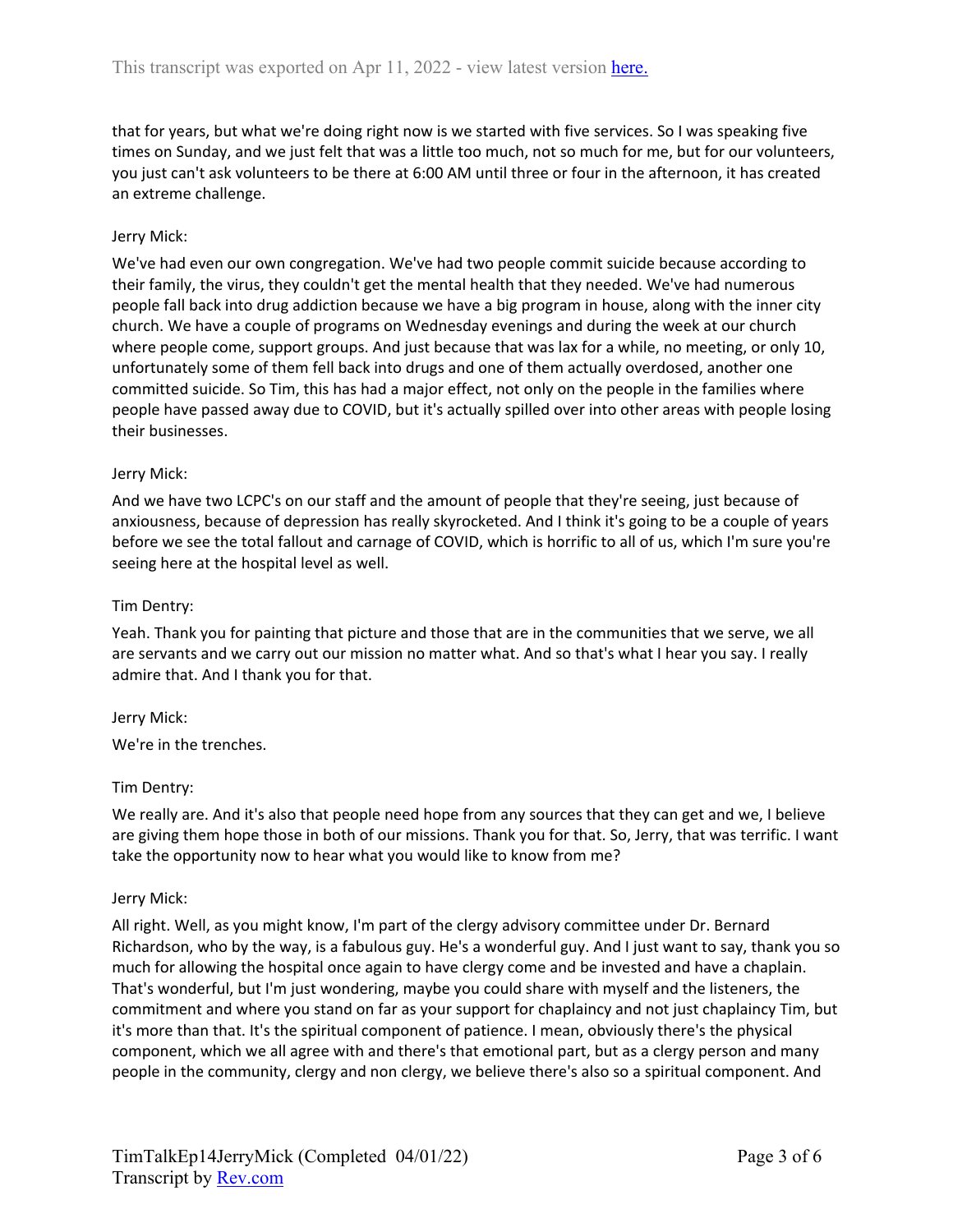we also believe that that's part of health and recovery. And so maybe you could just speak to that as in detail or not as a detail as you feel led to?

### Tim Dentry:

Yeah. Thank you. That's a great question. First I see it as more than allowing that kind of service it's essential. It's absolutely essential of the body, mind, spirit, the care of the whole person. I mean, this is what healthcare workers are trained to do. Acknowledging that most healthcare workers are trained more on the body, some on the body and mind, and some of the real enlightened ones are getting the message out. And we're so glad that Bernard is with us, as you said, so many of our physicians really get the body, mind, spirit connection. And so we want that to be part of our culture of caring for one another in Northern Light. So it's really, really important, care of the whole person and inclusion of the family. You already cited many examples where it's not just the patient in the bed if you will, it's their family around them.

## Tim Dentry:

And that is such a critical part for healing, such a critical part for people's definition of their own quality of life. And what's going to keep them happy and healthy. So, that's really important. The other thing, I just have to say though Jerry, it's the emotional and therefore spiritual. I see very little distinction between body, mind and spirit myself personally. I see them as integrated. So I have a hard time segregating the three in the way I live my life, but the emotional health of our staff is so, so important, it's always important year around no matter what the conditions are, but in this COVID crisis where they're expected to go on in there and handle what faces them and what the family and the patients are dealing with. So that emotional health of our staff is very important.

### Tim Dentry:

And so the services you're talking about that Bernard and others that we have across our organization, we dedicate a lot to make sure we're right there more than as witness, but as witness for our staff, but also to give them the support and give them tools in which they can deal with this situation and just let them know we care, and we embrace everything that they're doing. It really goes back to one of the first things that my mom, who was a nurse and my granddad, who was a country doc taught me. And that is, and this very early in life, hospitals are a sacred place. And so in that sacred... And now hospitals have broadened to, we are in so many, we are in hundreds of physician practices, our home care and hospice nurses go into homes, hundreds of homes every day. And so we're out and about we're in so many different places, their places of.... They're sacred places.

### Jerry Mick:

Yeah, absolutely. And the church where you are a place for physically sick, we're a place for the spiritually sick. And I share with people often in sermons. I say what I've learned in my life is some people are broken, some people are cracked and some are shattered, but the reality of it is there are no perfect people.

Tim Dentry: Right, here, here.

Jerry Mick: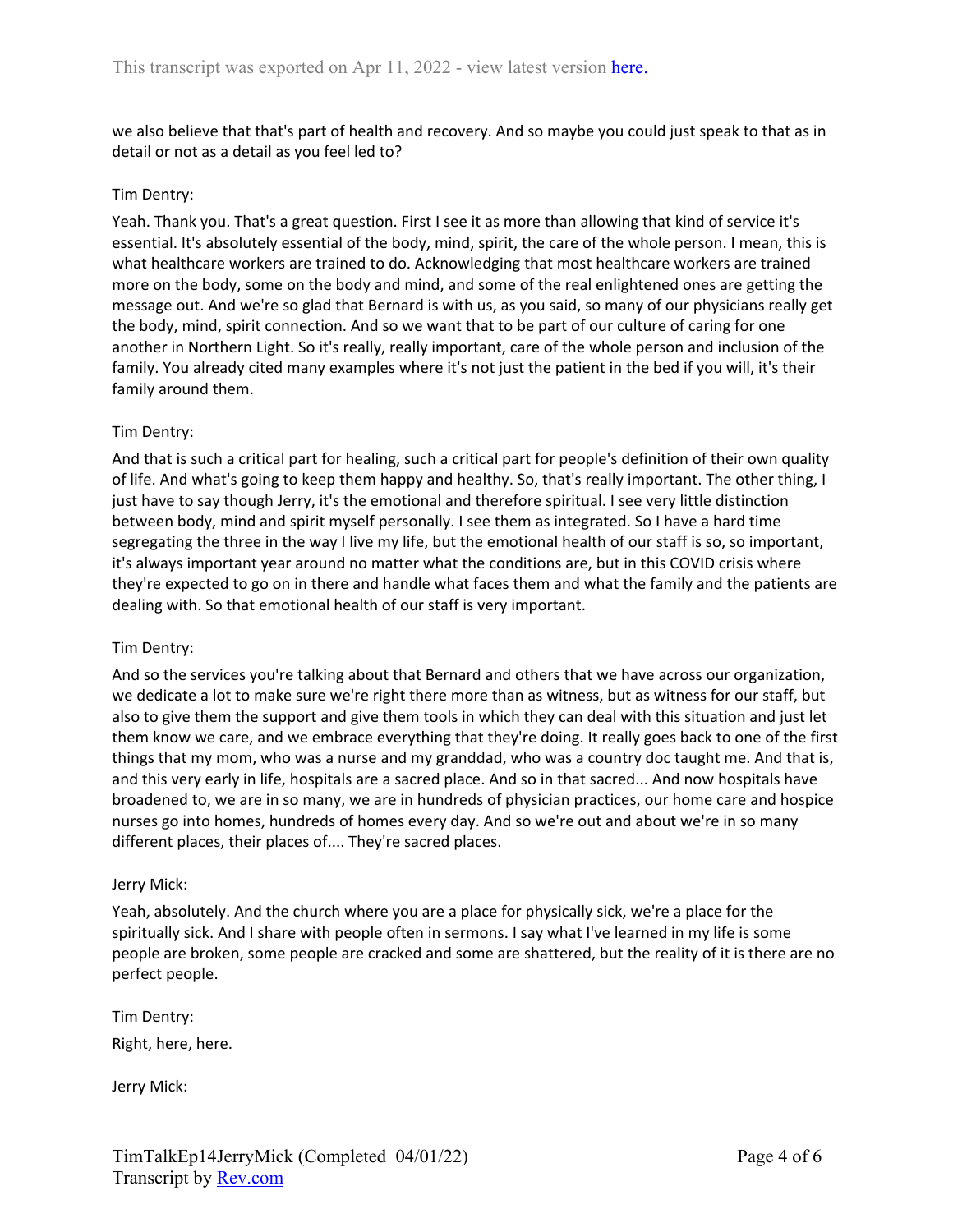### All righty. Let me ask you another question. How would that be?

Tim Dentry:

That'd be great.

#### Jerry Mick:

All right. Let me ask you a question that in regard to outreach and let me phrase it this way. I'm part of the clergy advisory committee and working with Bernard. And one of the things that I have been doing is I'm the community outreach coordinator for the hospital, from a spiritual perspective of connecting the hospital that you oversee with the faith community. And recently before COVID we had a wonderful time where we met and we had someone come and talk about Alzheimer's. And so we're looking to continue that, and it's difficult right now because of COVID because we're not able to meet. So we're thinking about doing something in regard to Zoom, but I would just like to hear your thought on the importance of the hospital and connecting with the faith community.

#### Tim Dentry:

Yeah. Again, I would use the word essential first of all. It's not just one of those things we like to check off a checklist or something like that. It needs to be part of exactly who we are. Healthcare is local and healthcare is only as good as the difference it is making in people's lives and in what is happening in our communities. And the COVID crisis has brought that even more to bear. Northern Light is unique in that we serve in many disparate communities across Maine, as you know, and our vision is to always demonstrate that we are community treasures. And so we don't want to just be that place wherever it is in those communities. We want everyone in the community to have trust in us, to have thankfulness for all the services and the accessibility and the care that is there when they need it.

#### Tim Dentry:

In fact, to help them keep care in the forefront of their lives, of their lifestyles, community treasures really, really important. And we only do that by being a good partner. We can't be a good community treasure, unless we're really, really good partners. So what you just described, I thank you, because you're part of our outreach, our way of life as an organization of being a good partner and connecting with people in the community, really important. So, so much of what ails healthcare in the United States right now is that the lions share of resources are spent on the extremes of poor health. So a lot of the services you talked about, and as I've talked with other individuals on other podcasts, be it the police department, or what have you, Rabbi Garner, for example, some of the things that they do in outreach.

#### Tim Dentry:

So much of that, I'm almost envious, but in a healthy, positive way, not in a negative way, that when people's lives aren't tended to the way that you all are tending to it, as best as you can, then the people get into more extreme ill health. And that's when, historically in our country, in many hospitals, in many countries, but that's when they come to us. And how many times have you heard, if only we would've done some things earlier and sooner. So that's our motivation. That's our vision for the future is, be a great partner on that front end, so that we aren't dealing with as many of the real travesties on the backend, it's really, really important. And I absolutely believe that our health system is great and even getting better.

### Tim Dentry: